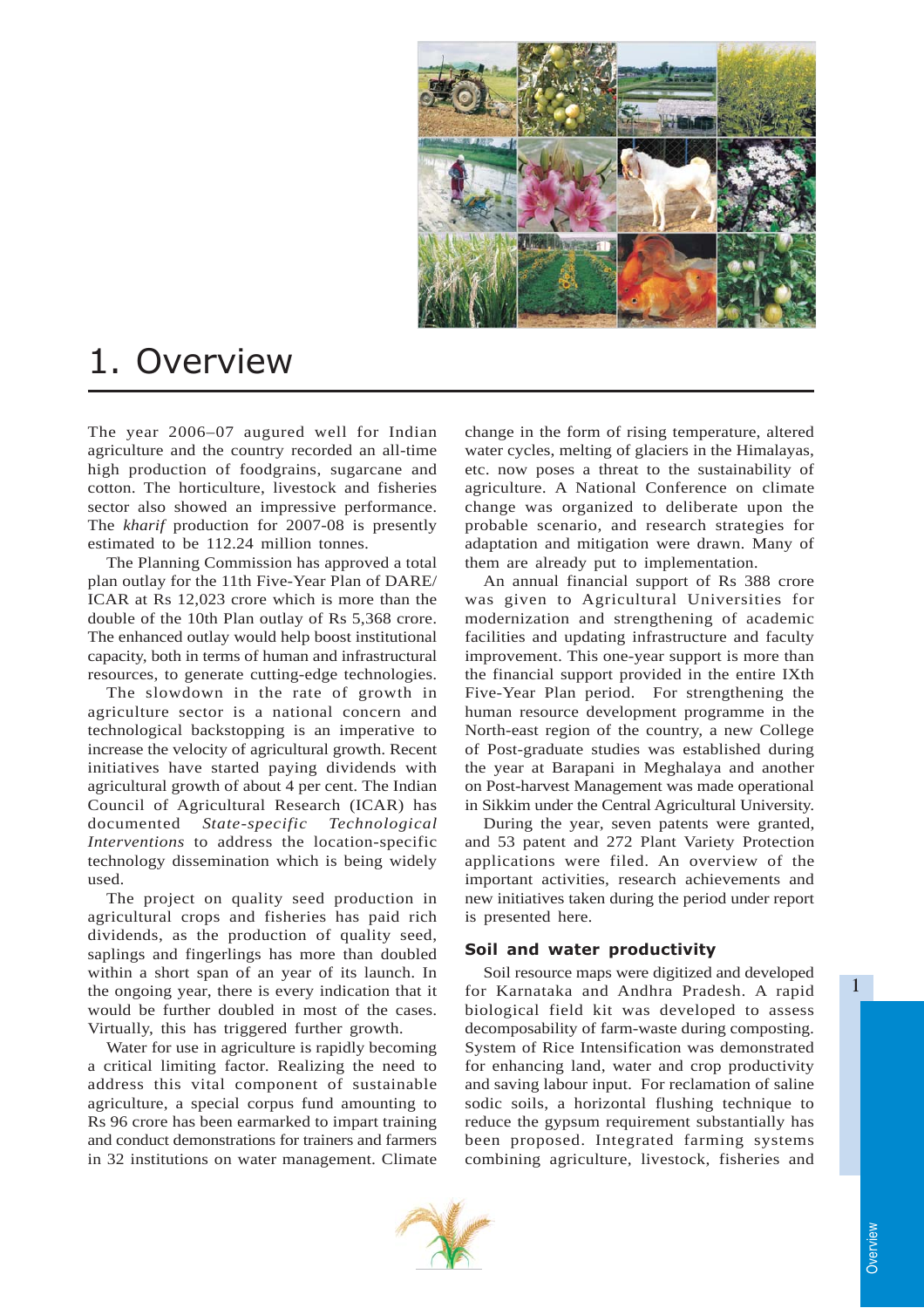aquaculture, and a host of agri-enterprises with enhanced productivity, profitability and livelihoods were demonstrated. A highly remunerative cropping system involving plantation of drumstick with greengram-fennel was suggested in place of tobacco monocropping for the reclaimed Mahi ravines.

#### Genetic resources

Collection and conservation of plants, animal and fish genetic resources is one of the important activities for their improvement. A total of 22,003 cultivated and wild germplasm were collected from 21 states. About 25,000 accessions were characterized and evaluated, and over 16,800 plant genetic resources conserved in the National Gene Bank. Besides, salvaged 96.64% of the infected/ infested exotic accessions were processed for quarantine clearance. More than 365 exotic germplasm of *Gossypium hirsutum* could be acquired from the USA, China, Pakistan and Iran. Germplasm (49), possessing unique traits, were registered which included cereals, millets, pulses, oilseeds, fibre crops and forages, vegetables, tubers, ornamentals, medicinal and aromatic plants. In important fruit crops, 190 accessions enriched the genetic resources. More than 650 genotypes strains of different fruits grown in arid regions were collected. In vegetables 2,000 germplasm lines were also collected from different parts of country.

In case of freshwater and marine fish species, 1,200 tissue accessions and 550 DNA sequences were added to the NBFGR repository. DNA repository of sheep breeds Ganjam, Kendrapara, Deccani, Nellore, Nali, Magra, Chokla, Garole, Patanwari, Marwari, Kheri, Malpura, Muzaffarnagri, Jaisalmeri and Sonadi was established. The cDNA of uterine milk protein and genome sequence (>4 kb) of *ghrelin* gene of buffalo was cloned and characterized.

Nearly 3.2 lakh insects and mites were collected through field surveys in 27 states/union territories in 165 districts and over 2,500 cultures of isolated filamentous fungi, bacteria, actinomycetes and yeasts from soil, plants and insects were maintained in repository. Twenty different groups of *Bacillus* in Indo-Gangetic plains, based on 16S rDNA-RFLP analysis, could be identified.

## Crop improvement

Ninety-six varieties/hybrids of major food crops including rice, wheat, barley, triticale, maize, pearl millet, and pulses and oilseeds have been released/ identified for different agro-climatic regions of the country.

The significant achievements in crop improvement research include: development of marker-assisted selection based Improved Pusa Basmati 1, having all the qualities of basmati rice and also resistance to bacterial blight; Indira Sona (hybrid of rice) with good grain and cooking quality for irrigated condition of Chhattisgarh; maize cultivar Vivek 27 for Bihar, West Bengal, Orissa, Jharkhand, Andhra Pradesh, Maharashtra, Karnataka and Tamil Nadu, and Vivek 25 for Himachal Pradesh, Uttarakhand, Jammu and Kashmir and North-eastern region; Guinea-grass JHGG 04-1 for semi-arid condition; CMS-based pigeonpea hybrid GTH 1 for Gujarat; sunflower hybrid (DRSH 1) for *rabi*-summer; soybean variety Pratap Soya 2 for all the north-eastern states and Karnataka, Tamil Nadu and parts of Maharashtra and TAMS 98-21 for Vidharbha region of Maharashtra; high-yielding white-seeded sesame variety TKG 306 for Madhya Pradesh; linseed varieties, Kartika and RLU 6 for Chhattisgarh and Rajasthan respectively; six sugarcane varieties having higher yield and better-quality characters for commercial cultivation; and mesta variety Madhuri for roselle-growing tract. Some of these are value-added varieties.

Thar Sevika ber with early maturity and high yield with excellent fruits; CISH-G 1, a red colour guava selection promising for long shelf-life; Goma Ashwarya, a prolific bearer aonla maturing earlier than NA 7; and MP/98-71 and Kufri Himsona processing potato suitable for French fries are the improved horticultural varieties/hybrids showing higher productivity**.**

Kashi Unnati and Kashi Kanchan, photoinsensitive cowpea varieties, highly tolerant to golden mosaic virus and *Pseudocercospora cruenta* disease are suitable for growing in both springsummer and rainy seasons. Onion variety Bhima Raj is suitable for *kharif* seasons in Maharashtra, Karnataka, Gujarat and for *rabi* season in Rajasthan*,* Gujarat, Haryana and Delhi. Black pepper hybrids IISR Garmunda and IISR Malabar and turmeric varieties LAP Supreme and IISR Kedaram were released for commercial cultivation.

A new genetic linkage map of sorghum and quality trait loci (QTLs) for shoot fly and terminal drought resistance was developed. Cytoplasmic male sterlity (CMS) system was developed in safflower. Indigenously synthesized genes *Cry 1F* and Cry *1Aa3* could be transferred in *desi* cotton and American cotton varieties.

Identification of pomelo with thin rind and pink pulp; cloning of anti-microbial peptide gene and formation of transformants in Ney Poovan and Rasthali banana; transformation of tomato plants with *DREB-1* gene for tolerance to moisture stress; development of breeding line for bacterial resistance in pomegranate; revelation of a transgenic watermelon with complete resistance to WBNV; evolvement of heat-tolerant lines in tomato, capsicum, peas and French bean; and

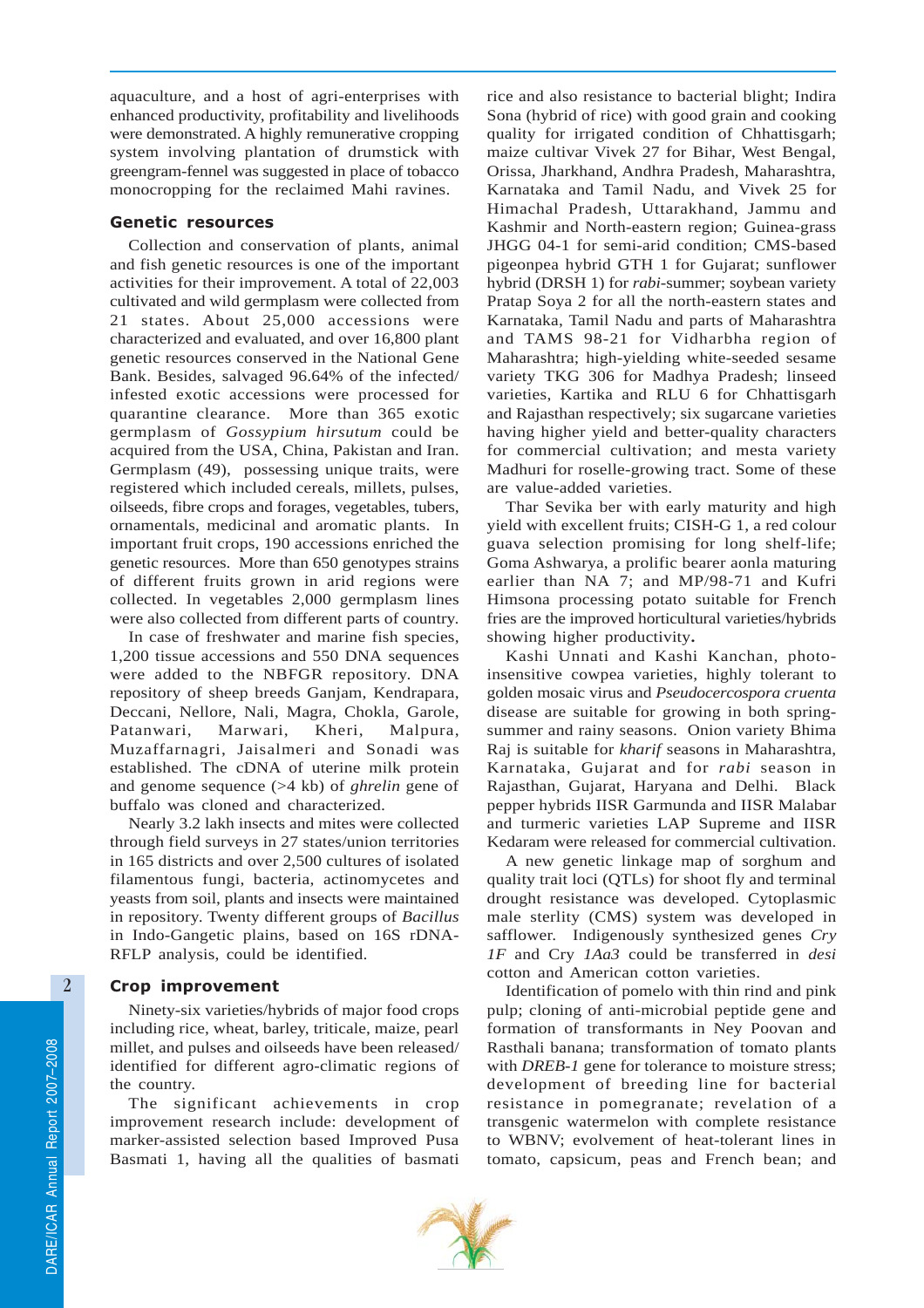identification of donor sources of resistance to leaf curl virus in chilli (GKC 29, BS 35 and EC 49763) are new research innovations.

## Livestock improvement

Six pure lines of White Leghorn were improved through intra-population selection. In S-23 generation, fertility and hatching ability could be improved and remained above 95% in both the lines. The phenotypic response to egg production up to 64 weeks of age was 3.2 and 6.8 eggs/ generation in IWN and IWP, and the corresponding genetic response was 8.3 and 4.7 eggs/generation, respectively, over last 5 generations. Naked Neck and Dwarf were used for improvement of gene lines for utilization in tropical poultry production. Biotechnological interventions were used for faster multiplication of superior germplasm of buffalo.

Transferrin partial complementary DNAs were cloned from the liver of 5 species in 4 genera of Indian carps and a phylogenetic tree of amino acid sequences of transferring cDNAs from carps was also drawn. In rohu *(Labeo rohita)* early maturity and breeding was achieved and it will help improve the pond fish productivity. Riverine catfish, *Pangasius pangasius* could breed in captivity, thereby indicating possibility of its artificial propagation and mass-scale seed production.

#### Crop management

Annada, Naveen and IR 64 rice varieties and Rajlaxmi and KRH 2 hybrids were found suitable for direct-seeded aerobic condition in coastal Orissa. The increase in soil organic carbon was about 0.1% after two years with full residue incorporation of rice or both rice and wheat. In sugarcane ratoon crop paired row planting system significantly reduced the gaps, produced the highest number of millable canes and cane yield over conventional planting in sub-tropical region of the country. Four plant health clinics were established for knowledge support and demonstration of IPM strategies. Pest Management Information System (PMIS) was evolved for cotton, brinjal and okra and decision making software (Pesticide Advisor) with information on available pesticides was developed. Bumble bees was found good pollinators of crops in temperate conditions and the research on their artificial rearing is in progress.

Global positioning system and geographical information system based information on birdroosting sites vis-à-vis proximity to preferred food and feeding activity of birds to demonstrate correlation with cropping patterns and preparation of wooden nest boxes that are readily acceptable for breeding common myna and spotted owlet,

are some of the important findings.

A meadow orchard system was developed for guava, accommodating 5,000 plants/ha for high yield. Rice-potato-okra or rice-potato-jute or French bean was found most remunerative cropping sequence for potato. Varieties of tomato, peas, okra, muskmelon and bean were standardized for polyhouse cultivation. Raised-bed planting of onion with drip irrigation was developed. Neem oil along with *Trichoderma harzianum* and *Pseudomonas fluorescens* proved effective in managing the anthracrose and greenaria leaf spot in grape. Walnut selections propagated vegetatively were found promising for earliness and nut quality. A package was developed for management of oily leaf spot disease/bacteria leaf spot disease of pomegranate.

Development of leaf-borer management technology in litchi; mass multiplication technique for biogents *Paecilomyces lilacinus, Pseudomonas fluorescens* and *T. harzianum*; revelation of osmoair drying technology for bitter gourd, cauliflower and okra; standardization of dehydration process for rose, chrysanthemum, gomphrena and helichrysum; and effectiveness of cauliflower leaf waste in reducing snail population in elephantfoot yam are the developed technologies suitable for commercialization.

More than 61,000 tonnes quality seed was produced including 5,291 tonnes breeder seed of centrally released varieties and 2,520 tonnes of state released varieties of cereal, forage, oilseed, pulse and fibre crops. In addition, 52,000 tonnes seed was produced in horticultural crops including medicinal and aromatic plants. About 22.5 million saplings of horticultural crops and 2,800 packets of mushroom spawn were prepared.

#### Livestock management

District-wise database on feed and animal resources was developed for six agro-ecosystems of the country, to plan for filling the gap between demand and supply of feed and fodder. Costeffective, locally available, feed resources were utilized in formulation of complete feed block for yak. A low-cost animal feed mixer for mixing heterogenous feed ingredients was designed and developed. Rapid and sensitive techniques were developed for assessing the Imidacloprid residue in water and soil samples to estimate the pollution in fodder farms that may harm the animals. In buffaloes, supplementation of bypass protein rich in limiting amino acids (lysine and methiomine) improved their milk production. Digestibility of nutrients and performance of birds improved after supplementation of deoiled rice bran-based diets with xylanase. Transcervical artificial insemination technique using frozen-thawed semen was

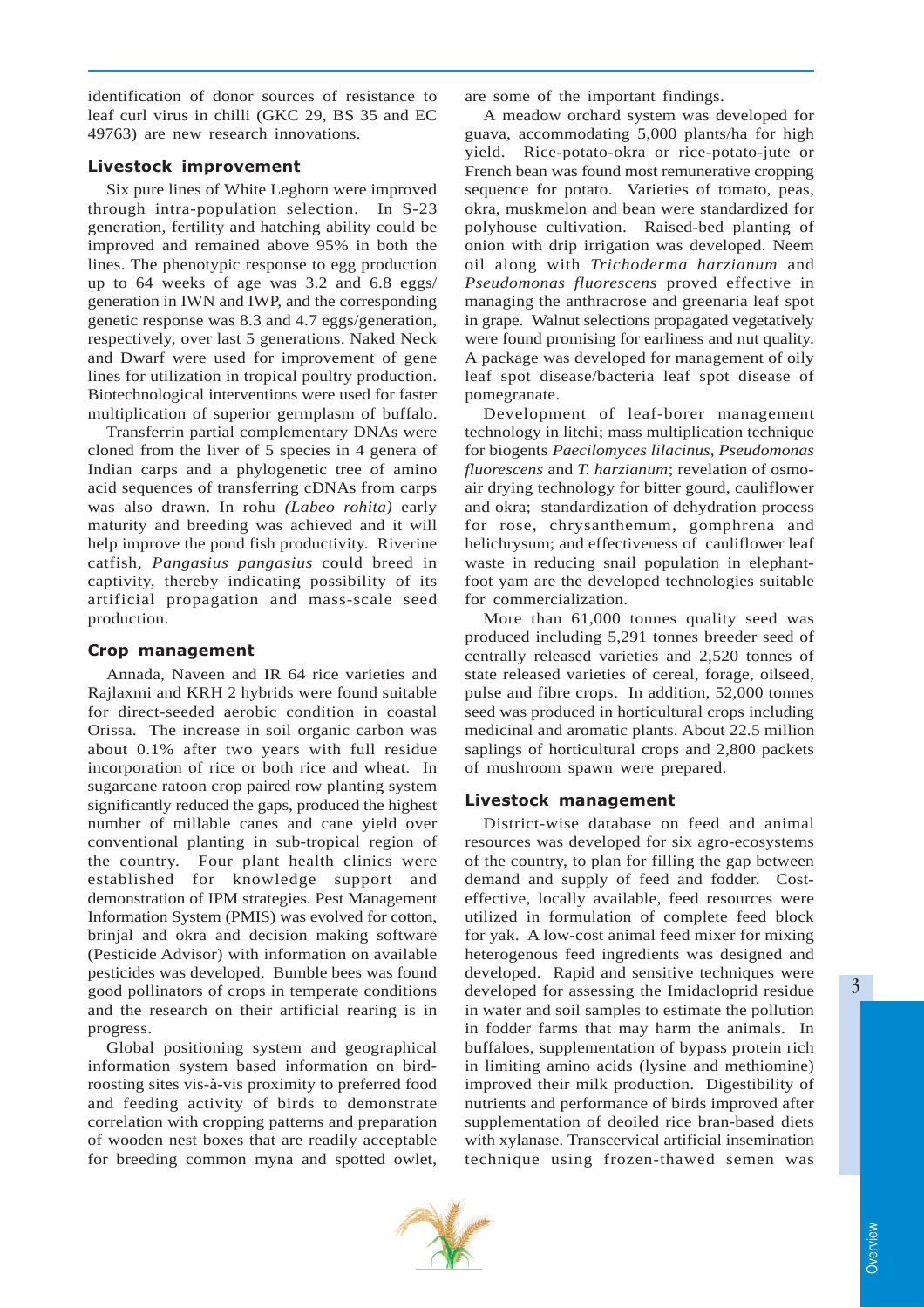standardized in sheep for effective artificial insemination. As the semen collection is very difficult in mithuns, its effective method was standardized. Cumulative toxicity due to high concentration of cadmium caused infertility in buffaloes. An indigenous medicine, M-cure, was developed and evaluated for treatment of skin disease (sarcopticosis) in camel. A safe inactivated pentavalent vaccine was developed against bluetongue in sheep, and its has passed the safety test.

The total marine fish catch registered an increase of about 4.1 lakh tonnes compared to the previous year. Shrimp, produced using organic inputs, maintained a higher growth rate and health status than other shrimp. Culture practice was developed for the banana shrimp, *Fenneropenaeus merguiensis,* which has high potential as an alternative to tiger shrimp during winter in Gujarat.

## Post-harvest management and valueaddition

In a significant development, nanotechnology using nanoparticles of zinc oxide and silver oxide for coating has been successfully used to impart anti-microbial treatment to paper and fabric. This will help in retaining the quality of printed paper for a longer period and also in the manufacture of medical and healthcare textiles. New avenues for the development of smart textiles, have been opened. In another development, organically grown cotton has been processed to obtain "green" towels. Jute-synthetic fibre blends have been successfully prepared for diverse applications such as apparel and geo-textiles. Water- and termite-resistant jutefibre glass reinforced shellac sheets have been developed for partition walls and window panels.

Community-level evaporatively cooled storage (ECS) structures could be an important link in the cool chain development for horticultural produce. The ECS structure enhanced the shelflife of potato, knnnow and tomato significantly.

A low-cost technology for preparing extruded products from sorghum and legumes has been developed. Several value-added products from horticultural, livestock and fishery produce have been developed. These include jelly, leather, powder and toffee from aonla, Srikand from jackfruit, coated trout fillets, curried products from freshwater fish, canned trout, prawn soup powder, smoked fish, tuna *biryani*, and ready-to-serve mahaseer curry.

Technologies for long shelf-life of paneer, gulabjamun mix and palada paysam mix were transferred to industry. A simple and rapid test was developed for detection of adulteration of ghee with vegetable oils and fats. Efforts have been made to develop rapid diagnostic kits to test for adulteration in ghee and milk; and probiotic yogurt has been developed as a functional food.

# Agricultural engineering and energy management

The notable developments are zero-till drill with rotary slit opener, 7-row seed-cum-fertilizer attachment for rotavator, multipurpose implement for sugarcane, inclined plate planter with raised bed forming attachment for intercrop, turmeric harvester, banana shredder and banana clump remover as tractor-operated machineries. A selfpropelled fodder harvester has been developed. Other implements and machineries developed are: barrow-type seed-cum-fertilizer spreader, single/ two-row inclined plate planter for cotton, powertiller-operated earthing-cum-fertilizer applicator for sugarcane, bullock-drawn sprayer for soybean, power-operated maize dehusker-cum-sheller, multiplier onion peeler, curry leaf stripper and tree climber. Sugarcane harvesting knife has been ergonomically designed for better performance. A feeding attachment for power-operated chaff cutter has been designed and tested to minimize accidents.

To facilitate the partial removal of water from the digested slurry from biogas plants, a rotating cylinder-type machine has been developed and demonstrated. Durable improved biomass cook stoves for agro-industrial and community applications were fabricated and demonstrated. A solar concentrator has been developed, which improved the performance of solar photovoltaic power-generation system.

## Agricultural human resource development

Twenty-eight Niche Areas of Excellence were supported in different agricultural universities for building excellence in specific strategic areas in education and research. More than 180 Experiential Learning Units have been established in 43 Universities for providing skill-oriented handson training to the students.

A total of 1,332 students were admitted on UG Programmes in 45 Universities and 1,552 candidates in PG programmes in 51 Universities through Common Entrance Tests. Junior Research Fellowship was provided to 470 students in agricultural universities. National Talent Scholarship was given to over 1,000 students who got the admission in UG programmes. Scholarships and fellowships were also provided to meritorious and economically handicapped students.

The NAARM, Hyderabad, conducted 62 needbased programmes that benefited capacity building of 1,547 participants in different areas. Competence and research capability of 448 faculty members

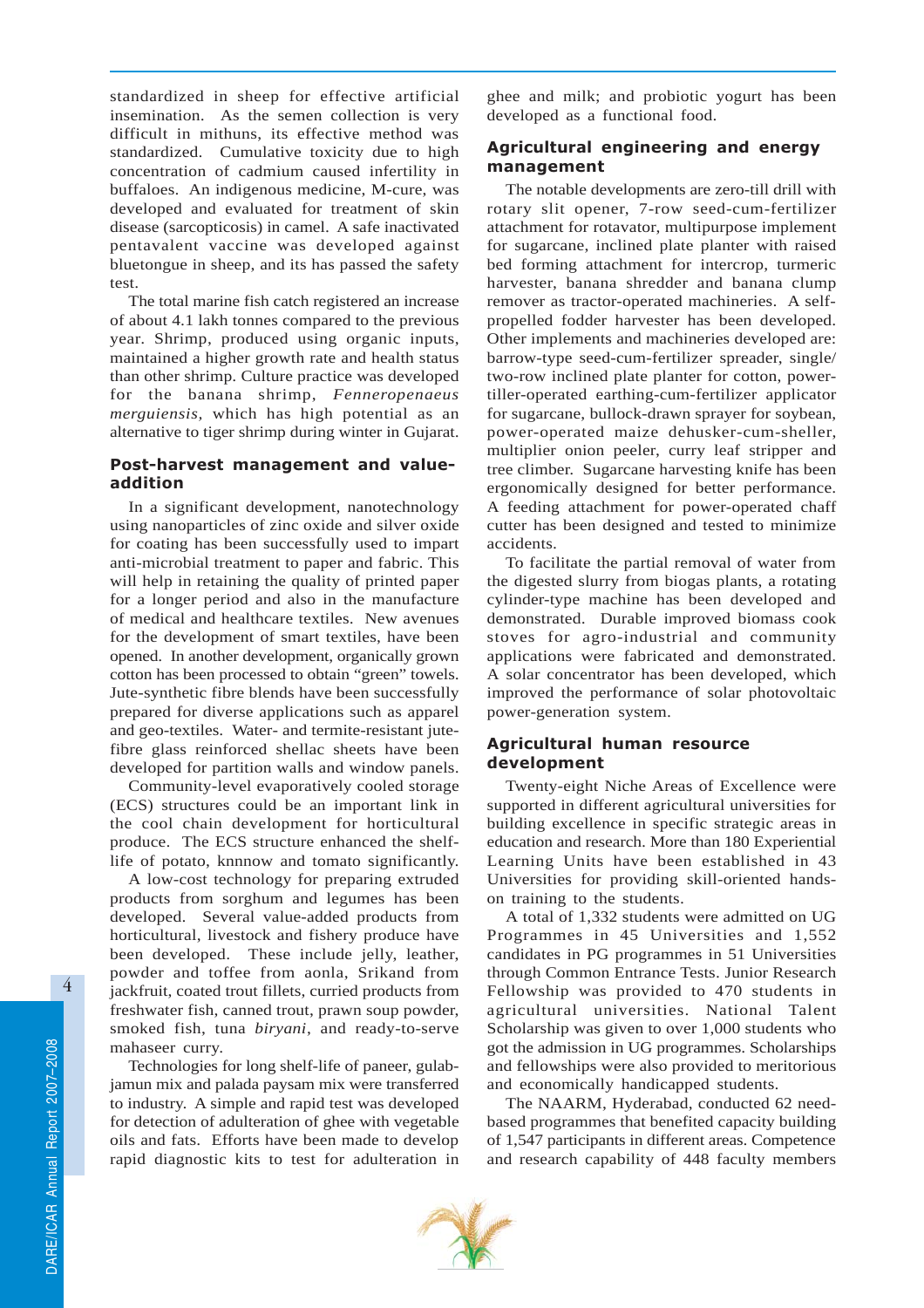was improved through Centres of Advanced Studies by organizing 68 trainings. Additional 400 scientists were trained in emerging subjects areas through 91 summer/winter schools.

Fourteen agricultural universities have been accredited for enhancing quality and relevance of education. A National Core Group, appointed by the ICAR, has initiated the revision of Postgraduate and Doctoral course curricula and syllabi. Under Indo-US Knowledge Initiative, 13 Borlaug Fellows were selected to get trained in the USA.

# Information, communication technology and publicity services

Information, communication technology and publicity services have been reorganized under the Directorate of Information and Publications of Agriculture for better delivery system and marketing the technologies/products developed by the ICAR. New initiatives were started for transformation of information services by launching the scrolling on-line news, digitization of printed literature, single window of *ICAR News* by combining English, Hindi and ARIS News for various stakeholders.

Information services were brought under single umbrella and process is on to introduce/provide on-line library services in computerized mode. Initiatives have also been put in place to upscale internet connectivity by increasing bandwidth, dedicated lines and reduction in subscription charges. Video conferencing and IP Telephony has been started. The ICAR participated in 10 national and international exhibitions. Some of the regular publications are available in a public domain on ICAR Webpage (www.icar.org.in).

## Technology assessment, refinement and transfer

A total of 1,058 technologies in various crops, livestock and fisheries were taken up for on-farm trials with its network of 558 Krishi Vigyan Kendras. The Krishi Vigyan Kendras conducted 18,306 demonstrations on oilseeds spread over 6,284 ha, and 13,042 demonstrations on pulses in 4,286 ha, showing 34.8 and 37.6% more yield than farmers' practice respectively. Besides, 6,206 demonstrations were conducted on cotton, covering an area of 4,281 ha, benefiting 2,495 and 2,450 farmers directly from demonstrations on production technology and farm implements, respectively, in 1,012 and 2,344 ha. The KVK also conducted 31,248 demonstrations, covering 10,149 ha on other crops, besides 2,838 on dairy, piggery, rabbit rearing, sheep, goat etc.

A total 39,912 training programmes were organized on various technologies, benefiting 10.94 lakh farmers and farmwomen. Skill-oriented trainings were imparted in different areas of agriculture, benefiting 1.52 lakh rural youth. More than 3,370 training programmes were organized for 80,416 extension personnel to upgrade their knowledge and skills in frontier areas of agriculture technology. Besides, 5,265 sponsored training programmes were conducted for 1.52 lakh participants from government and non-government organizations. Seed/planting material—111,164 q seed (value Rs 84,852,506) of cereals, oilseeds, pulses, and vegetables; 91.29 lakh saplings/ seedlings of fruits, vegetables, spices, medicinal plants, ornamental plants, plantation crops and forest species; 8.94 lakh kg bio-products; 40.08 lakh fingerlings and other livestock/poultry strains were produced for availability to farmers. And 1.11 lakh samples of soil, water, plants, and manures were analysed during the year.

# National Agricultural Innovation Project (NAIP)

The Council had launched NAIP in 2006 with an overall objective to facilitate the accelerated and sustainable transformation of Indian agriculture in support of poverty alleviation and income generation through collaborative development, and application of agricultural innovations by the public organizations in partnership with farmers' groups, the private sector and other stakeholders. The research funding is made on competitive basis. In the competitive grant scheme 992 Concept Notes were submitted for funding under NAIP components on production to consumption system research, sustainable livelihood security and basic and strategic research in agriculture. And 37 were recommended for full proposal development and 17 have been approved. Second call for competitive projects under NAIP has been made, and review of the Concept Notes by expert committees is in progress.

Twenty-one projects have been approved under National Fund for Basic Strategic Research (NFBSR) of the ICAR and 14 are in implementation. These projects are multiinstitutional, multidisciplinary, diverse, novel and in advanced areas of molecular and genetic bases of crop plants, responses to biotic and abiotic stresses, physiology, rumen microbial manipulation to enhance feed efficiency in cattle, hybrid development in plant, etc. These projects are expected to generate new knowledge and solve outstanding scientific problems, and will also be directly applicable in the near future for technology development to tackle challenges in agriculture.

## Organization and management

Perspective Plan-Vision 2025 documents of 94 ICAR Institutes have been published. Fifteen